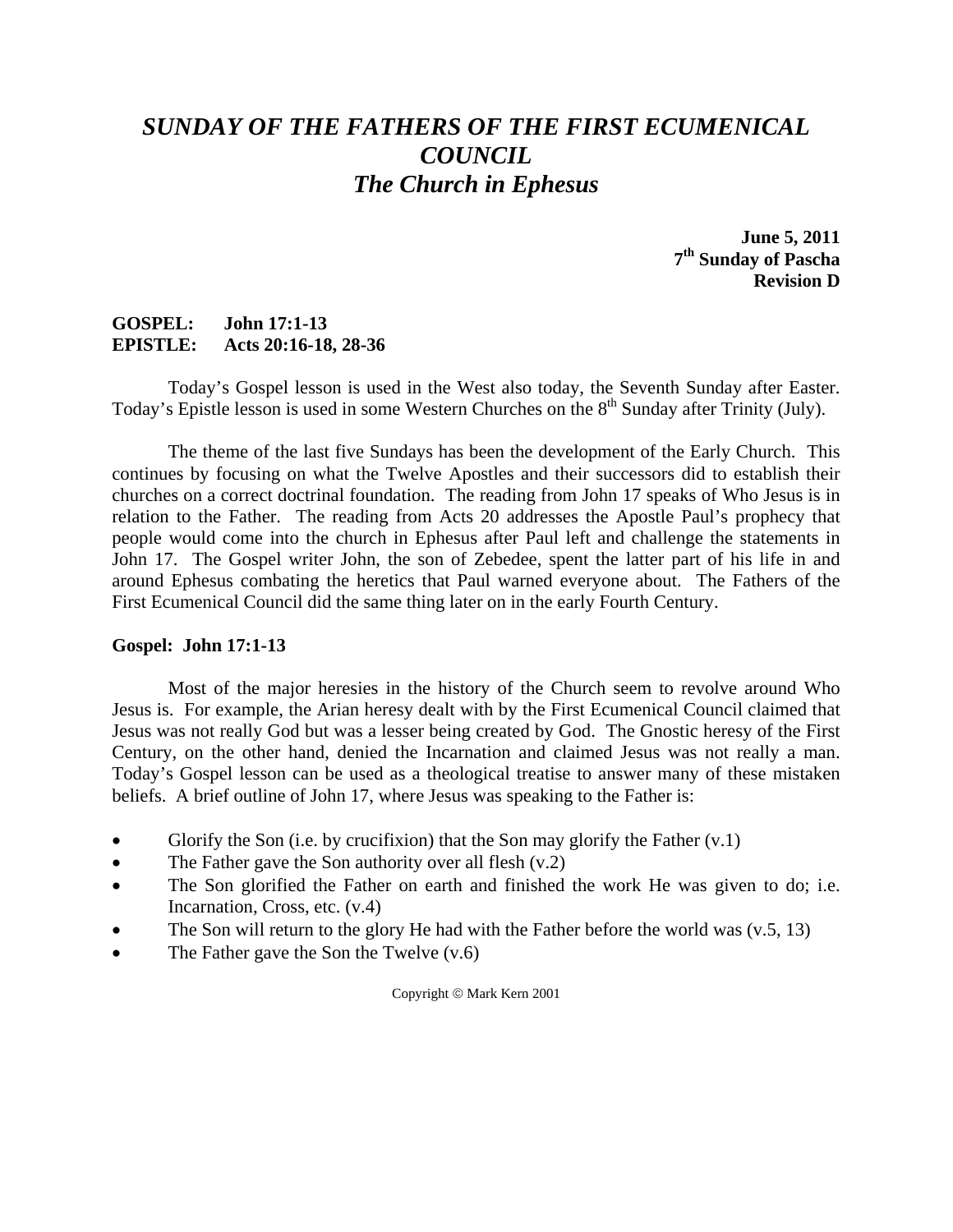- The Twelve know that:
	- All the Son was given came from the Father (v.7)
	- The Son's Words came from the Father (v.8, 14)
	- The Father sent the Son (v.8)
	- The Twelve are the Father's (v.9)
	- The Son is glorified in them (v.10)
- The Son asked the Father to keep the Twelve as one as the Father and the Son are one (v.11). The oneness in the Church parallels the oneness in the Trinity.
- The Son kept the Twelve in the Father's Name  $(v.12)$
- None of the Twelve were lost except Judas (v.12)
- The World hated the Twelve because they, like the Son, were not of the world  $(v.14)$ . This aspect of the Christian life was repeated many times by those saints who became known as the Unmercenary Healers.
- As the Father sent (Greek: *apostello*) the Son, so the Son sent (Greek: *apostolos*) the Twelve Apostles (v.18)
- The Father sanctified the Twelve. The Son sanctified Himself that the Twelve might thus be sanctified by the Truth (vv.17,19).

 After this, Jesus went on to speak of those who will believe on Him through the word of the Twelve. In Revelation 21:14, John also wrote about his vision of the New Jerusalem where the wall of the city had twelve foundations on which were written the names of the Twelve Apostles. Thus the Twelve Apostles are crucial to the Church; their mission goes back not just to First Century evangelism, but all the way to God the Father in Eternity. If one rejects the Twelve or what they taught, one rejects God the Father.

 Contained within the above twelve points from John 17 is enough to fill twelve volumes. Perhaps this is one reason why the Apostle John is referred to as John the Theologian. In John's days (just as today), there was an urgent need for these things that John wrote. For example, in Revelation 2:6 and 2:15, John refers to the Nicolaitans, which were a Gnostic sect started by exdeacon Nicolas (Acts 6:5), one of the first seven deacons who apostatized. This sect was strong in Ephesus and Pergamos, and perhaps other parts of Asia Minor. Rejecting what the Twelve Apostles taught, ex-deacon Nicolas' sect tolerated idolatry and fornication. To them, only spiritual things mattered. Things relating to the body and to physical things were irrelevant. By rejecting the Twelve, they had lost the connection with God the Father and had cast themselves adrift. This is why a correct understanding of God is important. It's one thing to be pursuing the things of God but to be ignorant of some of its depth. It's something else to know better and deliberately distort the truth or rebel against it. In this regard, Apollos and his twelve disciples didn't know about the Holy Spirit and taught only the baptism of John; but they were willing to be corrected by Aquila, Priscilla and Paul (Acts 18:24-19:7). Ex-deacon Nicholas knew better of the things of God and rebelled against the Truth.

Even the Mosaic Law contained instructions for rejecting heresy. If a false prophet was to advocate something contrary to the Truth, and back up his teaching by miracles, he was still to be rejected (Deuteronomy 13:1-5). Thus the Faith tests the miracles and not vice-versa.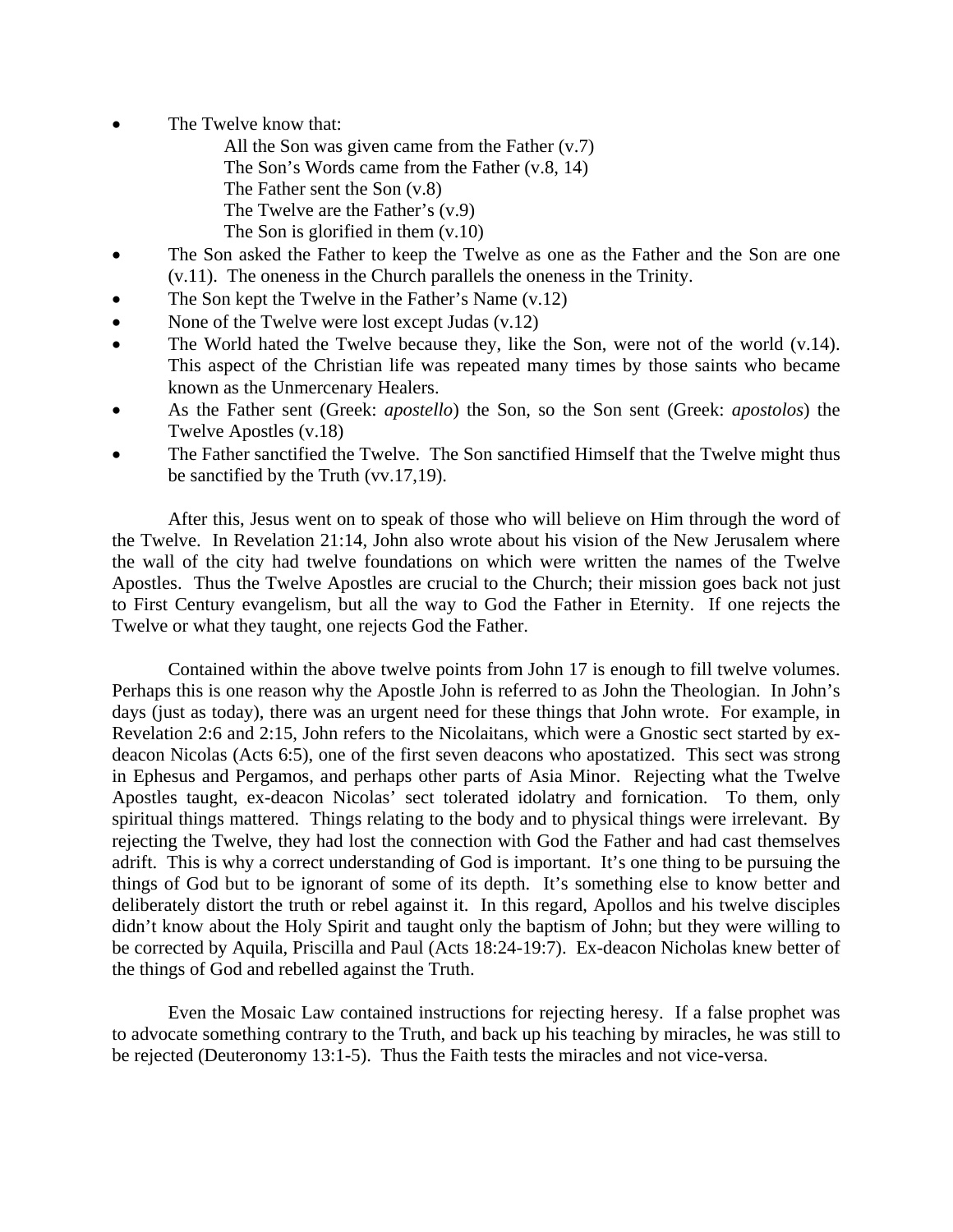## *The Church in Ephesus*

**June 5, 2011 7th Sunday of Pascha**

#### **Epistle: Acts 20:16-18, 28-36**

 In last week's Epistle lesson, we caught a snapshot from the early part of Paul's Second Missionary Journey in about 49 AD. This week, we look at a snapshot from the end of Paul's Third Missionary Journey, or about 57 AD. Traveling with Paul at various times on his Second Missionary Journey were eight members of the original Seventy. At various points of the journey, Paul worked with twelve others of the Seventy plus the Apostle Peter. On his Third Journey, Paul traveled with nine members<sup>[1](#page-2-0)</sup> of the original Seventy and worked with sixteen others<sup>[2](#page-2-1)</sup> at various locations. Thus the Apostle Paul was very tightly connected to the Twelve and the Seventy.

 The setting for the Epistle lesson is in Miletus (Acts 20:17), a few miles South of Ephesus. Paul was hurrying to get back to Jerusalem in time for Pentecost and he knew that chains and tribulations awaited him there (Acts 20:22-23). This was in fact the case and Paul spent the next five years under some form of lock up (in Jerusalem, Caesarea and Rome) before he was released in 62 or 63 AD. From Miletus, Paul called for the elders (Greek: *presbyteros*) and the bishops (Greek: *episkopos*) from Ephesus to meet him there in Miletus (Acts 20:17, 28).

 At this time, there were churches all over the area surrounding Ephesus that had been raised up during the early part of Paul's Third Missionary Journey (Acts 19:8-12). "All who dwelt in Asia" (Acts 19:10) refers to the Roman province of Asia which includes the seven churches listed in Revelation 2-3 (Ephesus, Smyrna, Pergamos, Thyatira, Sardis, Philadelphia and Laodicea) plus Colossae (which Paul wrote to from Rome about five years later). It is quite possible that the elders and bishops from Ephesus refers to the Ephesus area and not just the city itself.

Paul's message to the elders and bishops was as follows:

- Remember my life when I was with you (vv.18-21)
	- I coveted no one's wealth (v.33)

- My hands provided for my needs and those with me (v.34). This is probably referring to Paul's trade of tent making (Acts 18:2-3)

- Do as I did; remember to support the weak (v.35)

- It is more blessed to give than receive (v.35)

- Take heed and shepherd the Church (v.28,31)
- Savage wolves will come in among you  $(v.29)$
- Heretics will rise up from among you  $(v.30)$

 $\overline{a}$ 

• I commend you to God and the Word of His Grace (v.32).

Copyright © Mark Kern 2001

<span id="page-2-0"></span><sup>&</sup>lt;sup>1</sup> Timothy, Titus, Gaius, Erastus, Aristarchus, Sosthenes, Tychicus, Trophimus and Luke.<br><sup>2</sup> Cophes, Opesipherus, Apollos, Epephres, Archippus, Philamon and Applie, Eertupe

<span id="page-2-1"></span><sup>&</sup>lt;sup>2</sup> Cephas, Onesiphorus, Apollos, Epaphras, Archippus, Philemon and Apphia, Fortunatus, Achaicus, Aquila and Priscilla, Epaphroditus, Lucius, Sosipater, Tertius, Quartus, Jason and Agabus.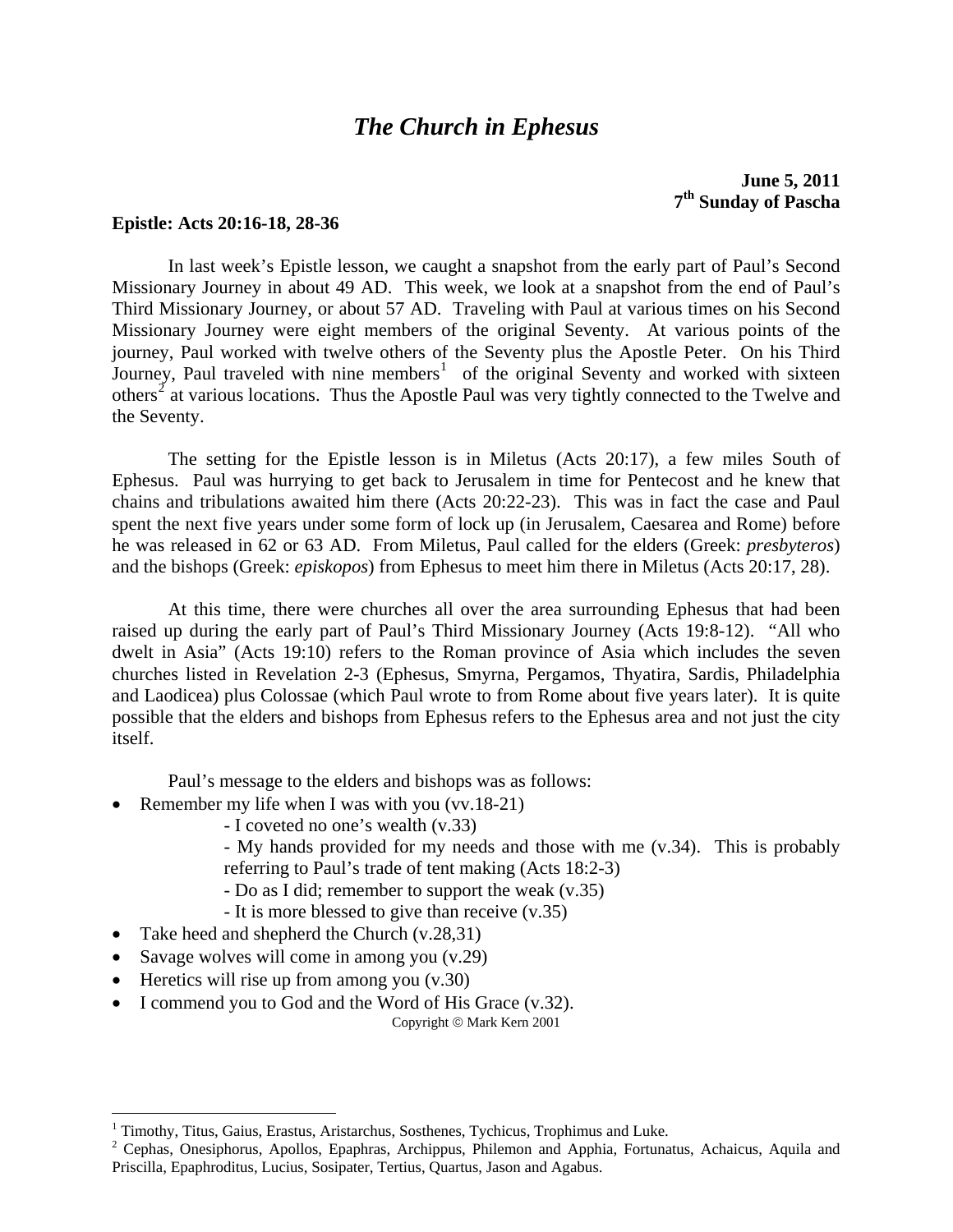Following Paul's admonition, there was a very emotional farewell (vv.37-38). John Chyrsostom commented on this as follows, "He had comforted them so they would not grieve that he was treated in such a bad way. For my anxiety is not that you should be saved through me as the means, but only that you should be saved: the person as the instrument is immaterial. You do not know the pangs of spiritual childbirth, how overpowering they are, how he who is in travail with this birth would rather be cut into ten thousand pieces, than see one of those to whom he has given birth perishing and undone" (Homily XLIV on Acts 20).

 Paul's admonition here is exactly what the Church Fathers had to deal with at the First Ecumenical Council in the early Fourth Century. At this Council, convened at Nicea, about 150 miles from Ephesus, a summary statement of the Faith was agreed upon and is referred to today as the Nicene Creed. [The original Nicene Creed was appended by a series of anathemas on all who taught otherwise. Later at the Council of Chaledon, the anathemas were removed to make the "Nicene Creed" a totally positive statement of the Faith.]

 But the Nicene Creed did not just fall out of the sky. It was based on a much earlier Creed called the Apostles Creed which was drafted between 30 and 31 AD by the Twelve Apostles. In a commentary on the Apostles' Creed by Rufinus of Aquileia (c.345-411 AD), Rufinus gives some insight into how the Apostles' Creed was used in the early Church.<sup>[3](#page-3-0)</sup>

For example, Rufinus states:

 $\overline{a}$ 

- The Creed was generated by the Twelve prior to leaving Jerusalem on their separate missionary journeys.
- Each of the Twelve contributed one clause of the Creed.
- The intent of the Creed was the establishment of a common faith throughout the world; a simple statement of the Faith.
- The Twelve decreed that the Creed should be standard teaching to new converts. By Rufinus' time (Fourth Century) the Creed was referred to as the Baptismal Creed and was memorized before baptism.
- The Twelve prescribed the Creed as a badge for distinguishing the man who preached the truth about Christ from false apostles.
- The Creed was intentionally not written down (until the Fourth Century) to ensure that it was learned from Apostolic traditions and not from captured texts.

 Because the Apostles' Creed was so brief and concise, it was also subject to being twisted by the wolves and the heretics that Paul warned about. The Nicene Creed follows the same outline and covers the same subject as the Apostles' Creed, but expands on it to make it much more difficult to twist. In some Churches today, both the Apostles' Creed and the Nicene Creed are used. In the Orthodox Church, primarily the Nicene Creed is used since it amplifies the Apostles' Creed.

 In Paul's writings, he referred to the household of God as being built on the foundation of the Apostles and Prophets (Ephesians 2:19-20). Peter referred to the words spoken by the holy prophets and the commandments of us, the Apostles (2 Peter 3:2). And John referred to the ability of the Ephesians to test false apostles and find them to be liars (Revelation 2:2). All this attests to the existence of a definable metric (the Apostles' Creed) that was in common use.

<span id="page-3-0"></span><sup>&</sup>lt;sup>3</sup> For more details, see Schaff & Wace. The Nicene and Post Nicene Fathers Second Series v.3 pp 541-563